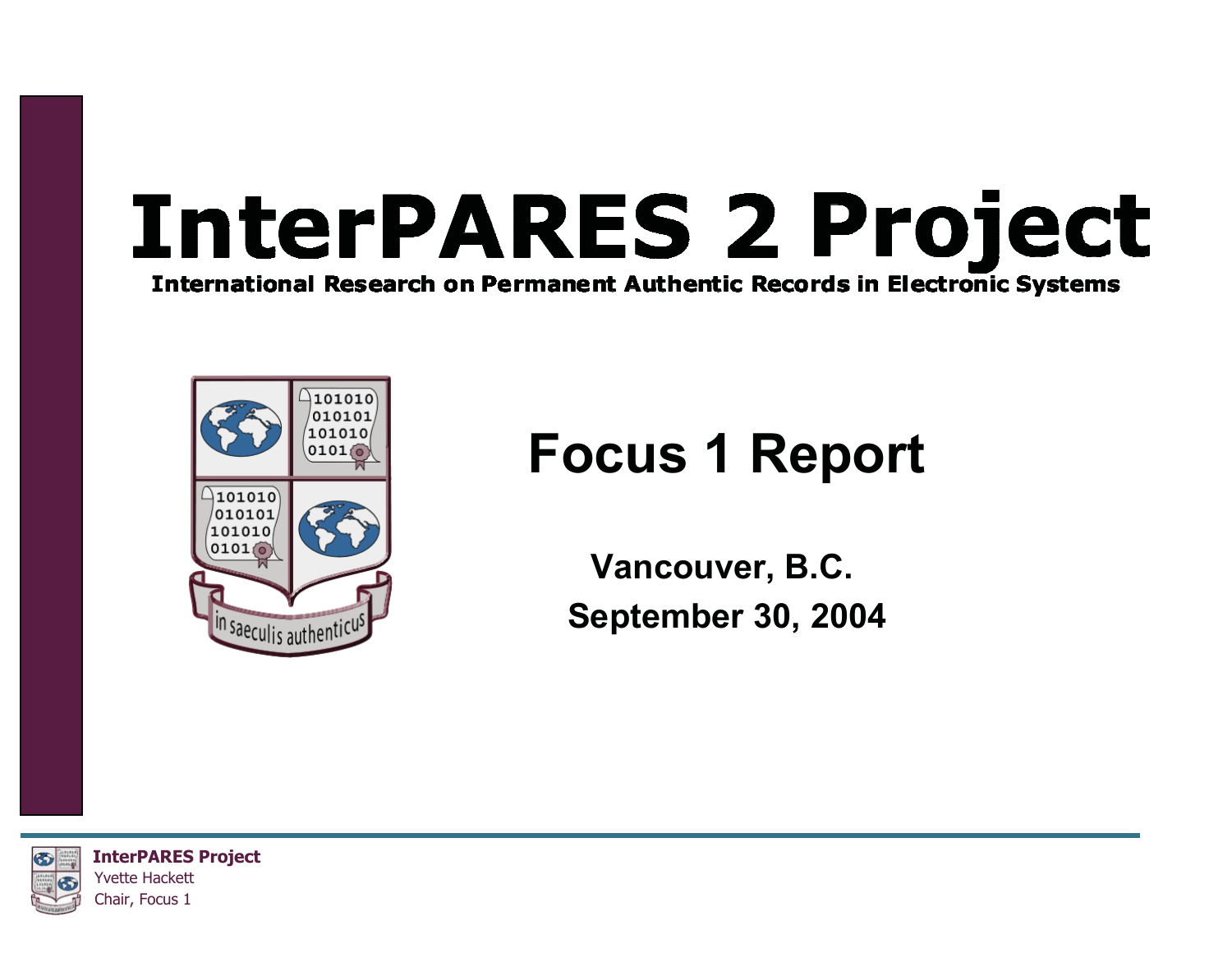### **Overview**

- •**Objectives**
- •**Research Projects**
- •**Dissemination Activities**
- •**Preliminary Findings**

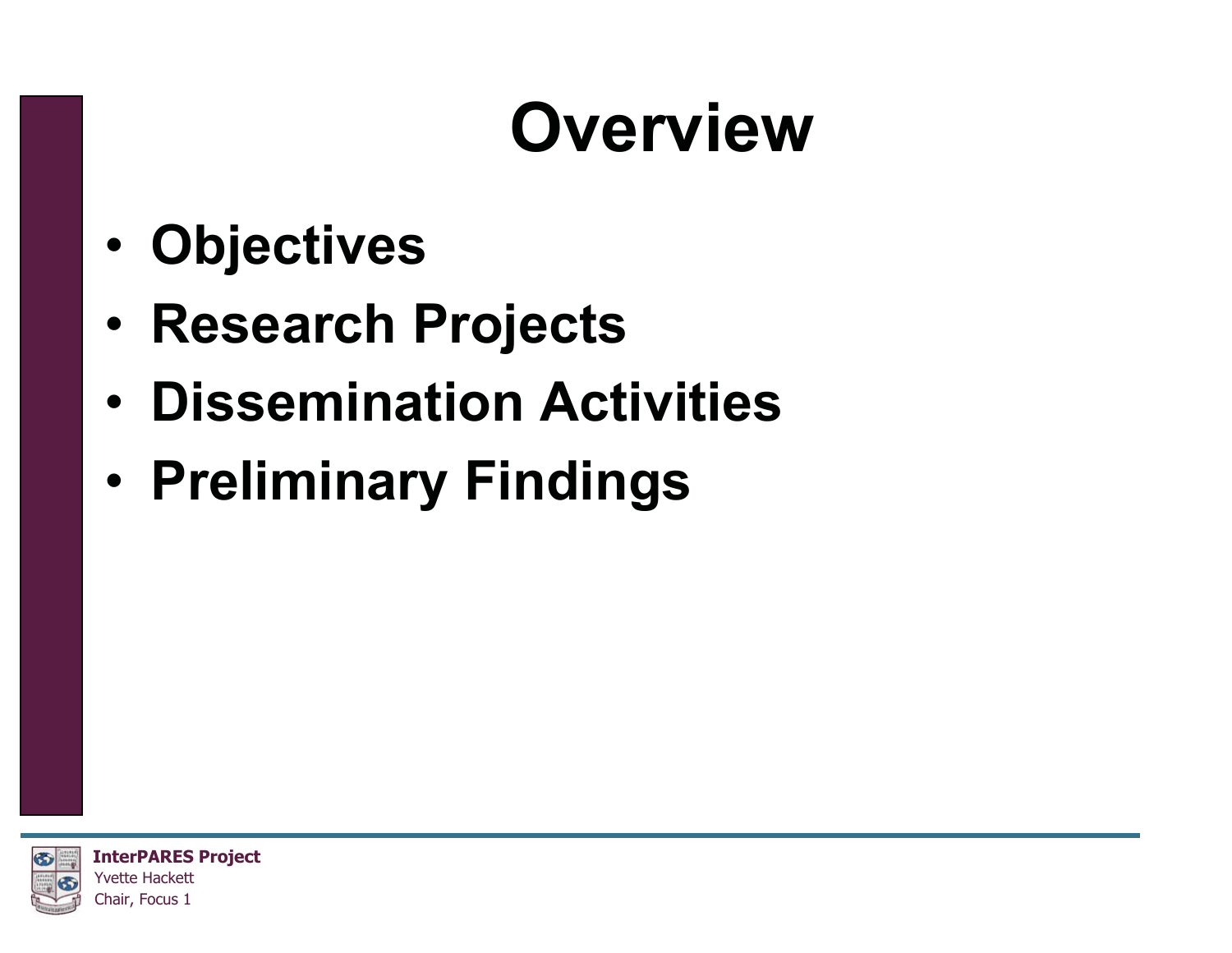## **Objective**

• …the primary role of **Focus Task Forces** is to gather and analyze case studies and other data of relevance to each type of activity across multiple domains of inquiry

(Milestones Report, item 1.5, page 2)

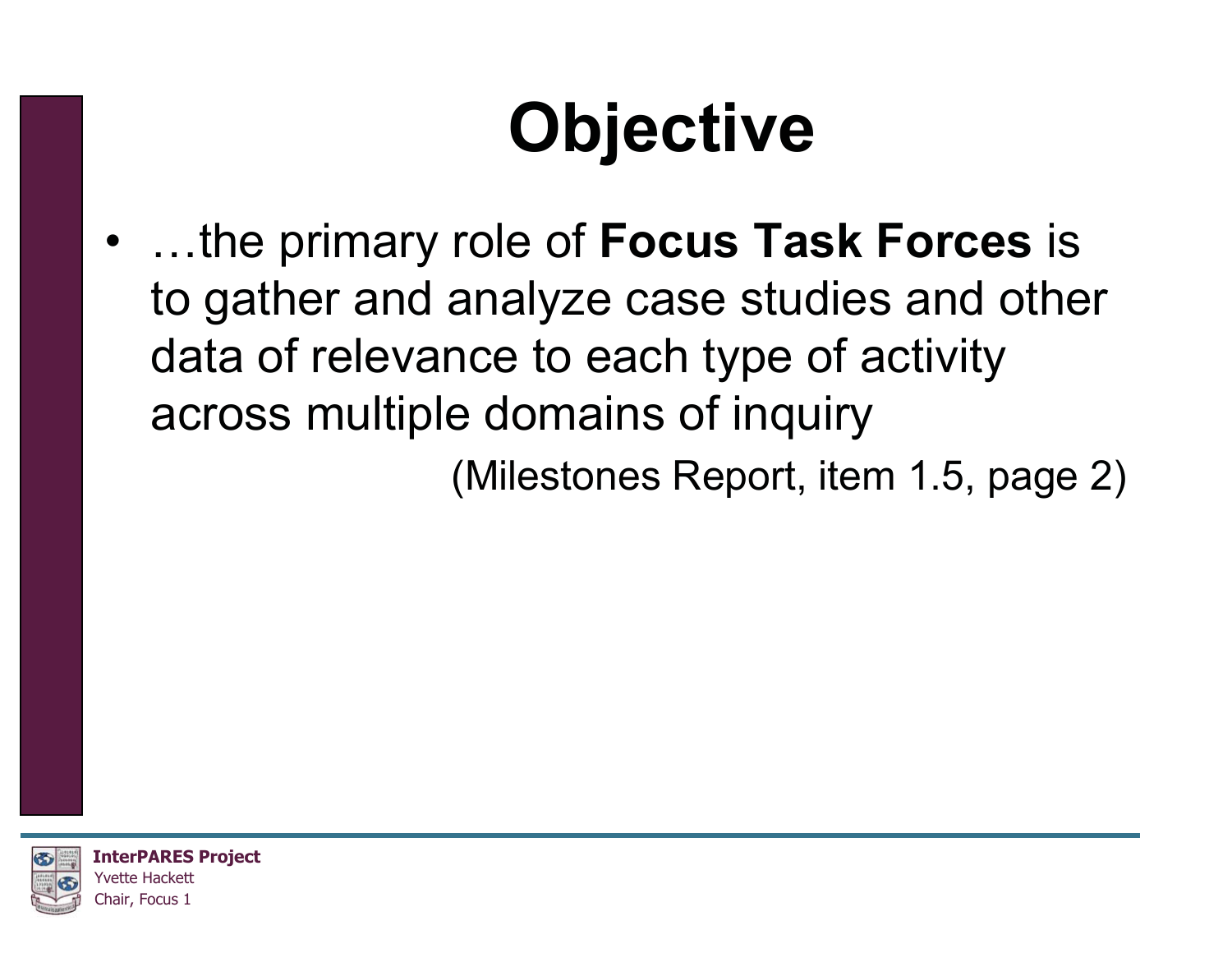## **Focus 1 Case Studies (1)**

- **CS01 Arbo Cyber, théâtre (?)**
- •**CS02 Performance Artist Stelarc**
- **CS03 Horizon Zero/Zéro Horizon**
- **CS09 Digital Moving Images**
	- –**Computer-based Animation Studio**
	- **Altair 4 Multimedia**
	- **National Film Board of Canada**
	- **WGBH Boston**

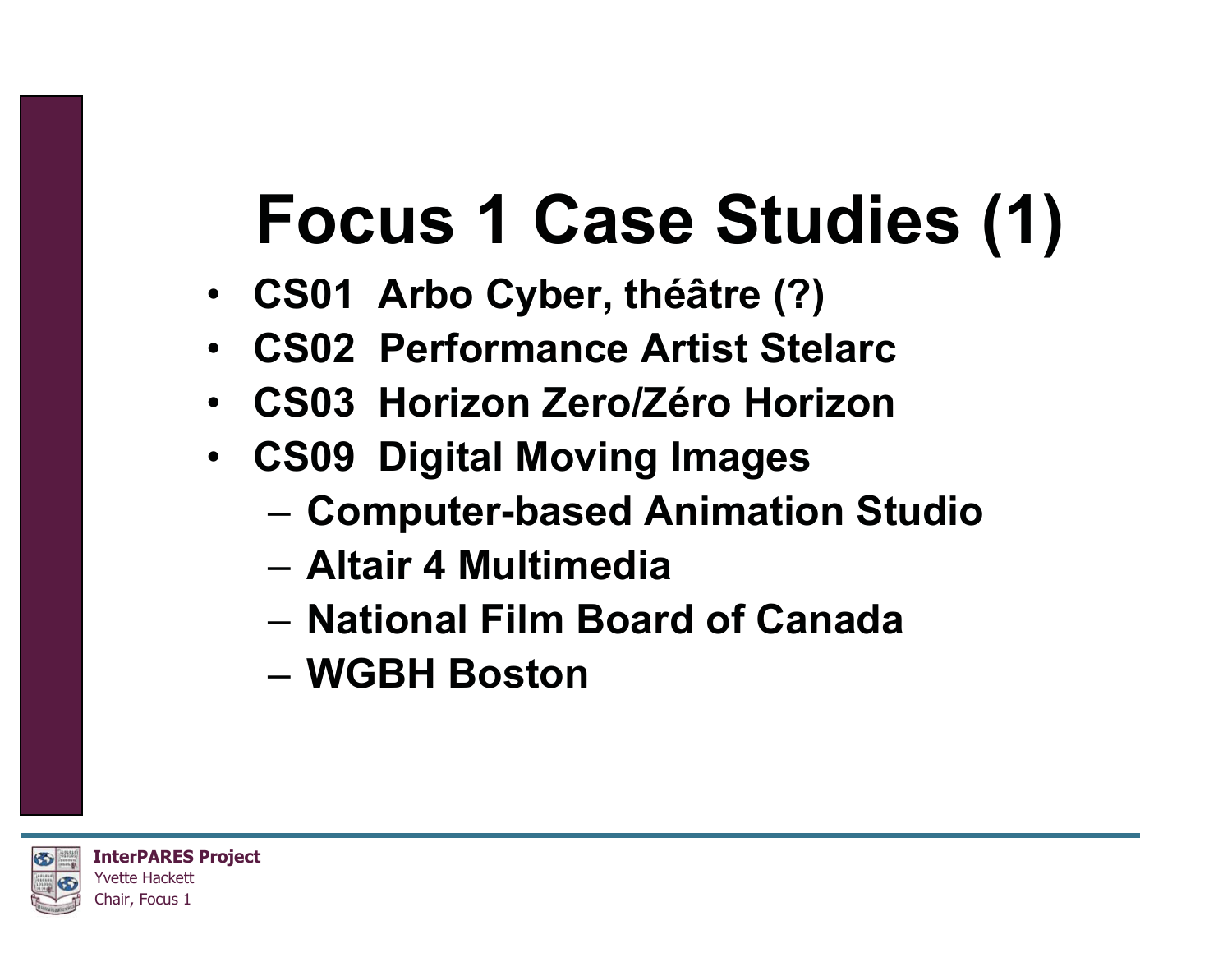## **Focus 1 Case Studies (2)**

- **CS10 The Danube Exodus**
- **CS13 Obsessed Again**
- **CS15 Waking Dream**
- **CS16 Unstable and variable techniques**
- **CS22 Electronic Café International**

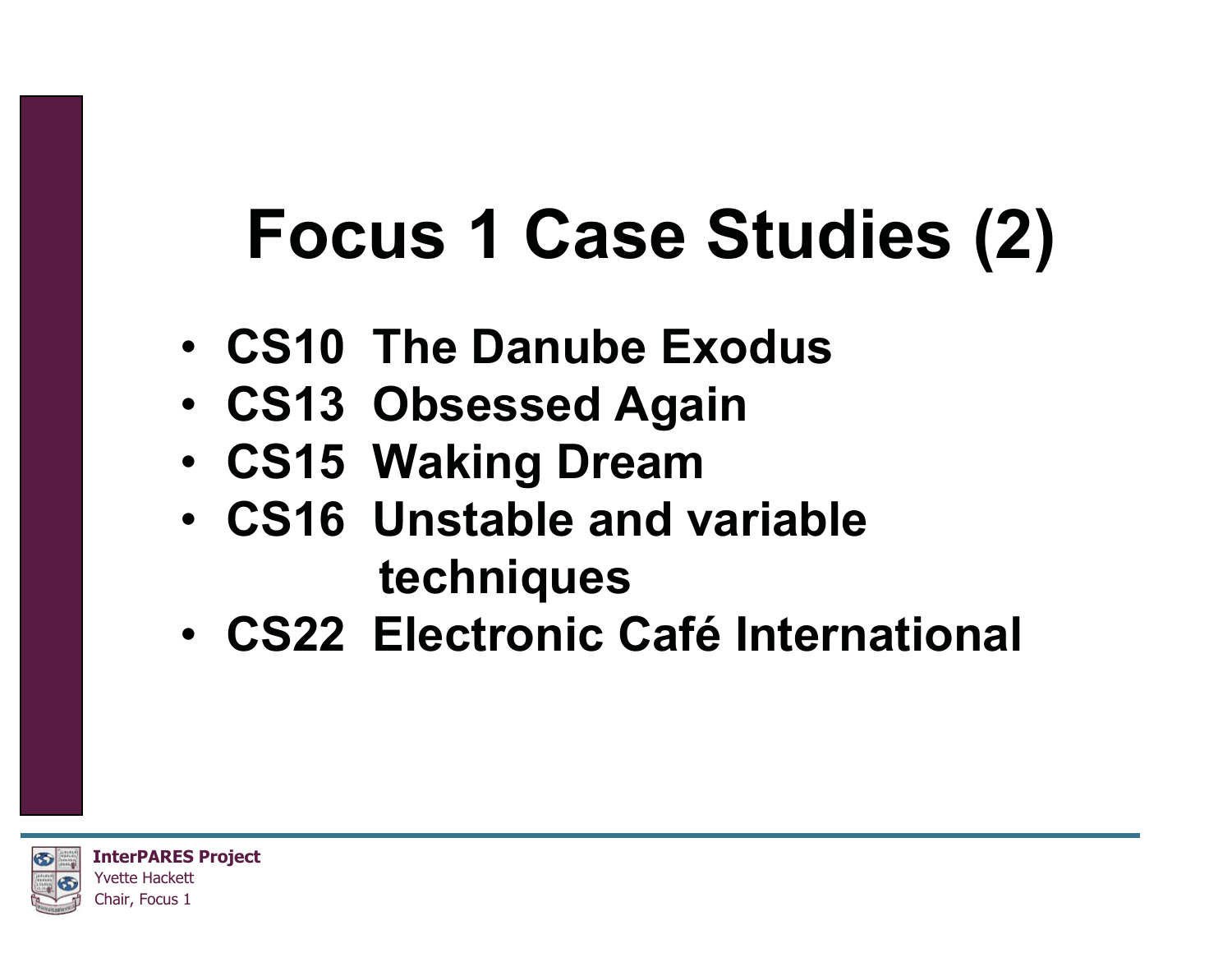### **General Studies**

- •**MUSTICA**
- •**Composers' Survey**
- •**Photographers' Survey**

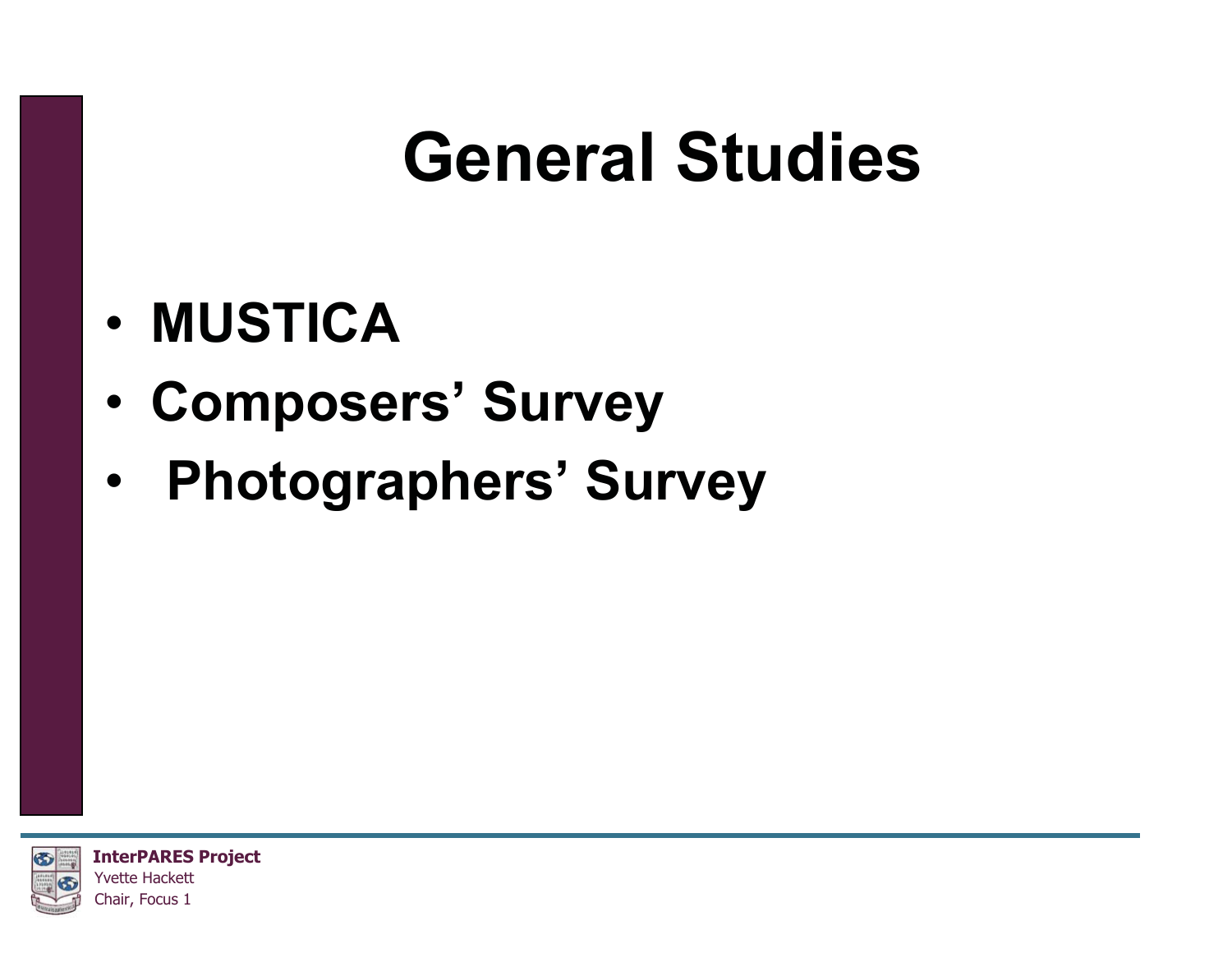### Bibliography • **Accuracy, Reliability and Authenticity**

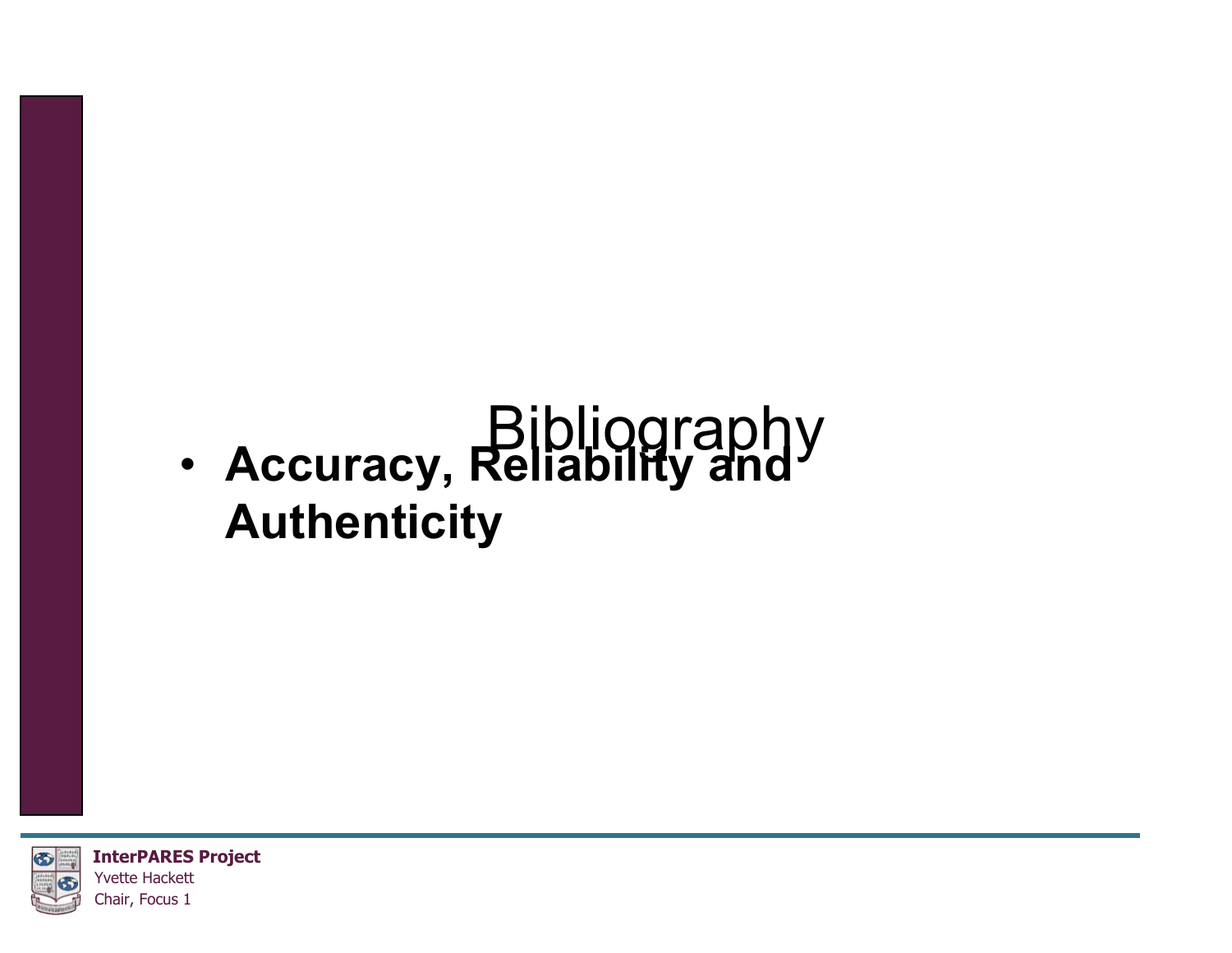### Dissemination Activities

- **Association of Moving Image Archivists (2002 and 2003)**
- **Wedelmusic (2003)**
- **Association of Canadian Archivists (2004)**
- **American Institute for Conservation of Artistic and Historic Works (2004)**
- **Society of American Archivists (2004)**

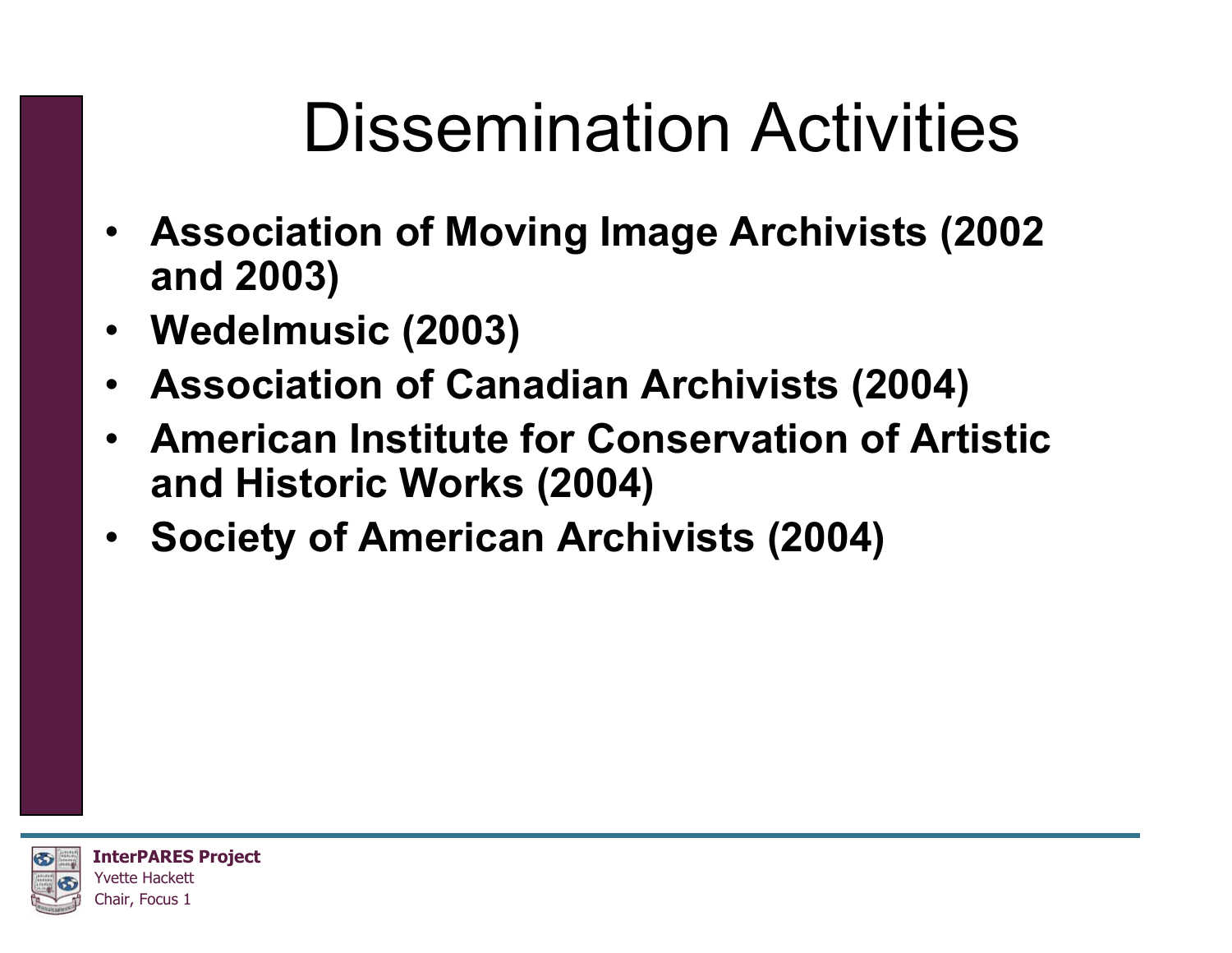## Preliminary Findings (1)

- **Individual artist vs. corporate entity**
- **Digital vs. traditional records**
- **The work vs. the performance**

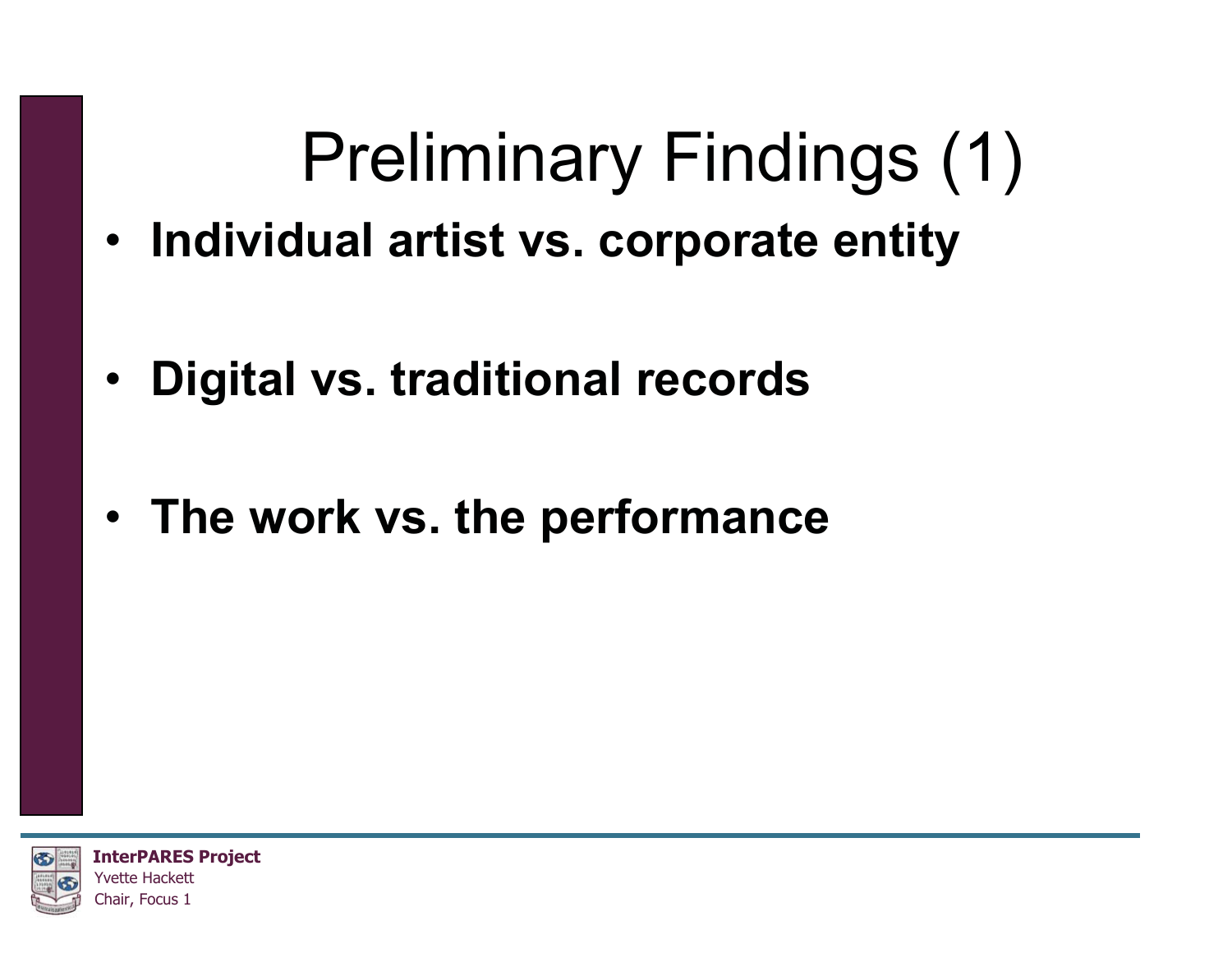## Preliminary Findings (2)

- •**Re-use**
- •**Authenticity**
- •**Intent**
- •**Metadata**

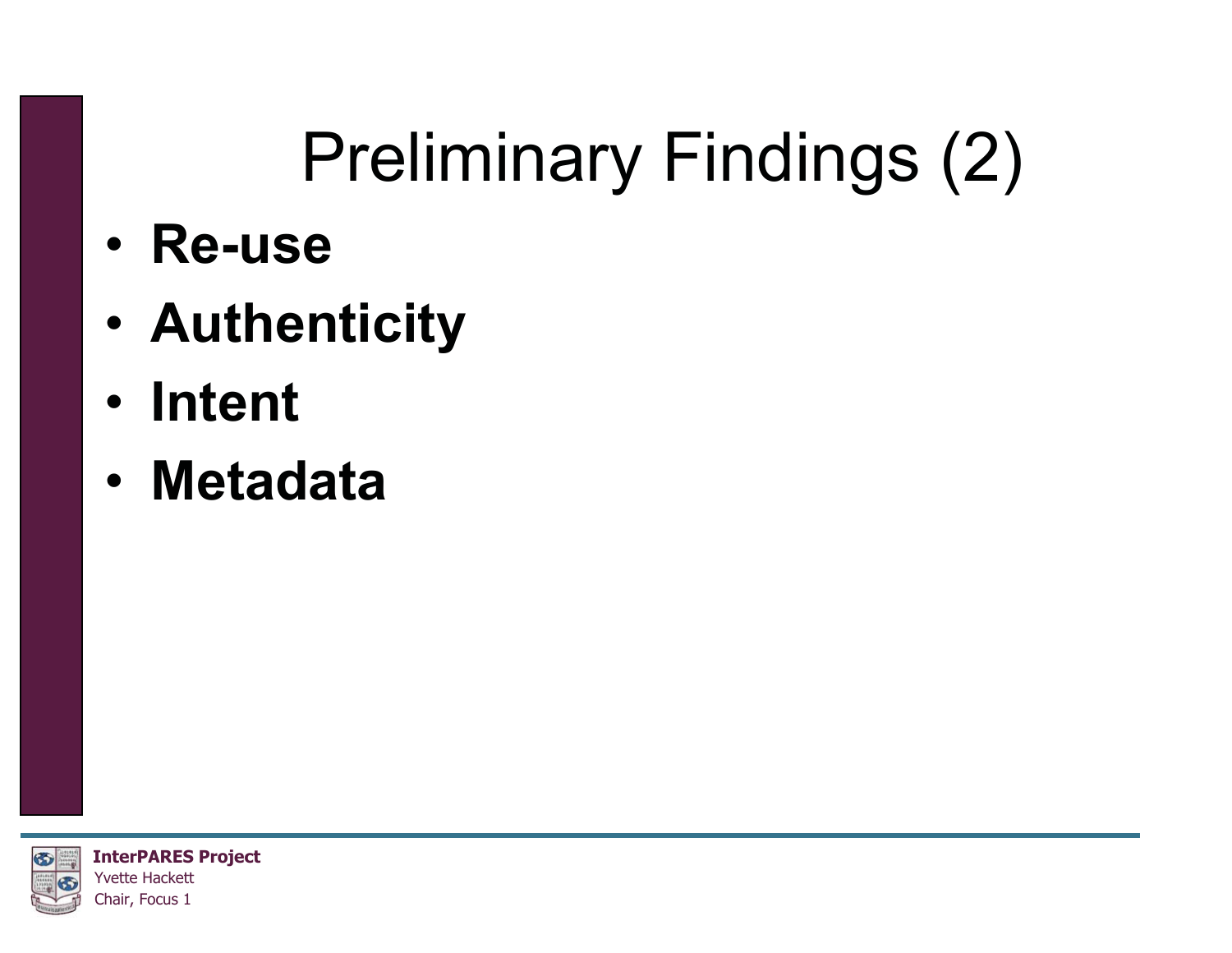#### Slide 1 - Title **Slide 1 - Title**

### Slide 2 - Overview **Slide 2 - Overview**

#### Good morning Good morning.

My presentation this morning will include a brief review of the objectives of the Focus 1 Task Force, and the research projects and dissemination events it has undertaken in the first half of the project. I will conclude w some preliminary findings suggested by the research to date. some preliminary findings suggested by the research to date. research projects and dissemination events it has undertaken in the first half of the project. I will conclude with My presentation this morning will include a brief revi ew of the objectives of the Focus 1 Task Force, and the

### Slide 3 - Objective **Slide 3 - Objective**

 As the Milestone Report so succinctly put it: As the Milestone Report so succinctly put it.

of activity across multiple domains of inquiry the primary role of Focus Task Forces is to gather and analyze case studies and other data of relevance to each type of activity across multiple domains of inquiry. the primary role of **Focus Task Forces**is to gather and analyze case studies and other data of relevance to each type

You may have noticed, in reviewing the original research proposal, that the Focus Task Forces were the only groups with no research questions of their own. We quickly set to work to remedy this, eventually coming up with 49 questions which Luciana has already described. groups with no research questions of their own. We quickly set to work to remedy this, eventually coming up with You may have noticed, in reviewing the original research proposal, that the Focus Task Forces were the only

elicit all the information required by the 3 Domain and the 4 Cross-Domain groups. This was, in part, suggested by greatly facilitated subsequent comparative analysis. the experience of InterPARES 1, which used a standardized set of questions in their case studies, a method which into case studies. An early, cross-Focus decision was made to create a core case-study questionnaire designed to greatly facilitated subsequent comparative analysis. the experience of InterPARES 1, which used a standardized set of questions in their case studies, a method which elicit all the information required by the 3 Domain and the 4 Cross-Domain groups. This was, in part, suggested by into case studies. An early, cross-Focus decision was As anticipated in the original research proposal, the Focus Task Forces have directed a good deal of their energy As anticipated in the original research proposal, the Focus Task Forces have directed a good deal of their energy made to create a core case-study questionnaire designed to

choreographers, biologists or geomatics experts, bureaucrats or information technology personnel known vocabulary and practices of the many specialized groups we would be investigating, be they composers or be adapted for use in artistic, scientific or government environments and even more specifically, could reflect the choreographers, biologists or geomatics experts, bureaucrats or information technology personnel. known vocabulary and practices of the many specialized groups we would be investigating, be they composers or be adapted for use in artistic, scientific or government environments and even more specifically, could reflect the But the wider scope of inquiry of InterPARES 2 But the wider scope of inquiry of InterPARES 2 was also recognized, in that the case study questionnaire could was also recognized, in that the case study questionnaire could

already been raised in InterPARES 1, particularly through the participation of John Roeder, the Associate Director has also benefitted from a large and stable membership. InterPARES 1, its findings, and the relationship of those findings to the digital concerns of musicians and composers<br>helped the many new Focus 1 researchers to situate their work within InterPARES 2's research parameters. of the Music School at the University of British Columbia who will be addressing you later today, and Brent Lee, has also benefitted from a large and stable membership. helped the many new Focus 1 researchers to situate their work within InterPARES 2's research parameters. Focus 1 InterPARES 1, its findings, and the relationship of those findings to the digital concerns of musicians and composers IP2's first post-doctoral fellow who now teaches at the University of Windsor. Their extensive knowledge of IP2's first post-doctoral fellow who now teaches at the University of Windsor. Their extensive knowledge of of the Music School at the University of British Columbia who will be addressing you later today, and Brent Lee, already been raised in InterPARES 1, particularly through the participation of John Roeder, the Associate Director Activities. Focus I profited considerably from the fact that issues related to music using digital technologies had Activities. Focus 1 profited considerably from the fact that issues related to music using digital technologies had In the case of Focus 1, this scope of inquiry is of course limited to records generated in the course of Artistic In the case of Focus 1, this scope of inquiry is of course limited to records generated in the course of Artistic

# Slide 4 - List of Case Studies **Slide 4 - List of Case Studies**

From the very first meeting, members of Focus 1 began forming groups and drafting case study proposals. At this mid-point in the project, Focus 1 has had 9 case studies approved, though Case Study #9 on Digital Moving Images could more properly count as four case studies in their own right, making the total 12. Images could more properly count as four case studies in their own right, making the total 12. this mid-point in the project, Focus 1 has had 9 case studies approved, though Case Study #9 on Digital Moving From the very first meeting, members of Focus 1 began forming groups and drafting case study proposals. At

case with so many things in the early 21st century, boundaries are blurring. But there is performance art, theatre, dance, moving images, installation art, music, and on-line publication. In several cases, we will study di manifestations or perspectives on the same dance, moving images, installation art, music, and on-line publication. In several cases, we will study different case with so many things in the early 21st century, boundaries are blurring. But there is performance art, theatre, It is difficult to be absolutely precise about which artistic disciplines these case studies cover because, as is the It is difficult to be absolutely precise about which attistic disciplines these case studies cover because, as is the

government broadcaster - all 3 operating in a North American setting. The fourth partner in this case study is a smaller, independent European production company focused primarily on computer-based products corporate, for-profit environment; in a non-profit government production house; and in a non-profit, nonsmaller, independent European production company focused primarily on computer-based products. government broadcaster - all 3 operating in a North American corporate, for-profit environment; in a non-profit government production house; and in a non-profit, non- The case study on digital moving images, which I have already mentioned, covers computer-based animation in a The case study on digital moving images, which I have already mentioned, covers computer-based animation in a setting. The fourth partner in this case study is a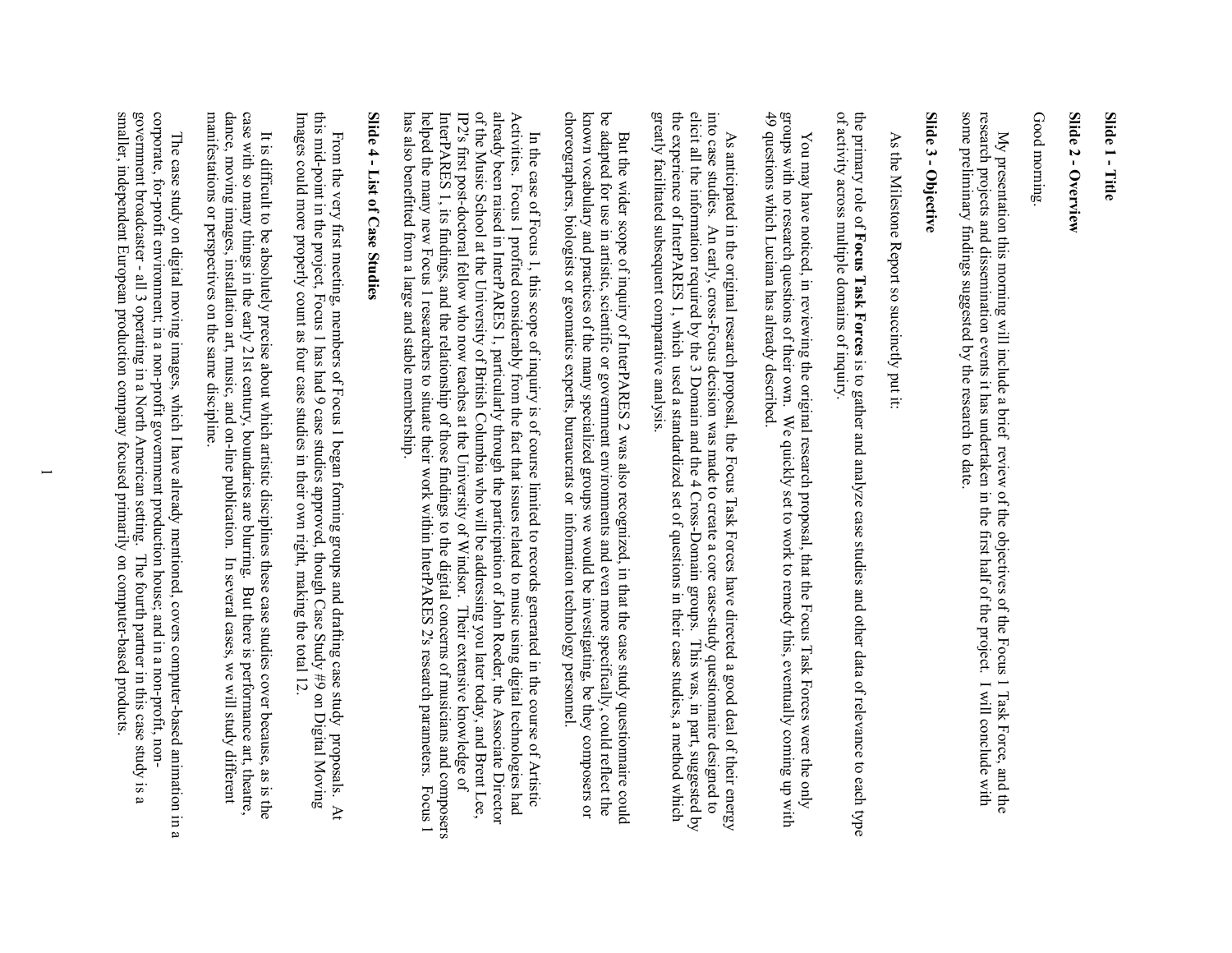provide information on web sites, which will link with case studies in Focus 3 (e-government). [Slide 5] Danube with interactive art in the 1970's, originally using analog video formats the focus of Obsessed Again and a significant aspect of Waking Dream. The Electronic Cafe began experimenting with interactive art in the 1970's, originally using analog video formats. the focus of Obsessed Again and a significant aspect of Waking Dream. The Electronic Café began experimenting Exodus, and Unstable and Variable Artistic Techniques deal with installation art with digital components. Music is Exodus, and Unstable and Variable Artistic Techniques deal with installation art with digital components. Music is provide information on web sites, which will link with case studies in Focus 3 (e-government). [Slide 5] Danube Performance Art is the focus of Arbo Cyber théâtre and Stelarc, though on closer examination both will also Performance Art is the focus of Arbo Cyber théâtre and Stelarc, though on closer examination both will also

core questionnaire was ready, causing a delay. And the questionnaire, unfortunately, was required for Ethics Clearance in various Canadian or American universities, generally generating a second source of delay Clearance in various Canadian or American universities, generally generating a second source of delay. core questionnaire was ready, causing a delay. And the questionnaire, unfortunately, was required for Ethics One disadvantage of this One disadvantage of this early enthusiasm in Focus 1 was that most of the case studies were approved before the early enthusiasm in Focus 1 was that most of the case studies were approved before the

## Slide 6 - General Studies **Slide 6 - General Studies**

subsequent utility in providing long-term access. Finally, the project harks back to InterPARES 1 in its interest in<br>the construction of a typology of digital music files. There aer 2 posters across the room describing thi creation and performance processes, and confirm which ones are necessary for long-term preservation and access. will also be able to tap into and analyze significant long-term experience at IRCAM with metadata, its creation and the project will attempt to identify the various generations of digital components generated during the artistic coordination Acoustique/Musique (IRCAM). The development of this collaboration was primarily driven by Jill major French research institutes - the Institut national de l'Audiovisuel (INA) and the Institut de recherche et project with external partners. MUSTICA presented an opportunity to become part of a research initiative with two approved. The first of these - MUSHICA - stands as a lone example within Focus 1 of a collaborative research the construction of a typology of digital music files. There aer 2 posters across the room describing this project. subsequent utility in providing long-term access. Finally, the project harks back to InterPARES 1 in its interest in will also be able to tap into and analyze significant l creation and performance processes, and confirm which ones are necessary for long-term preservation and access. It the project will attempt to identify the various generations of digital components generated during the artistic Teasley, a Graduate Research Assistant and her interest in electro-acoustic music. As with other Focus 1 projects Teasley, a Graduate Research Assistant and her interest in electro-acoustic music. As with other Focus 1 projects, coordination Acoustique/Musique (IRCAM). The development of this collaboration was primarily driven by Jill major French research institutes - the Institut national de l'Audiovissiel (INA) and the Institut de recherche et project with external partners. MUSTICA presented an opportunity to become part of a research initiative with two approved. The first of these - MUSTICA - stands as a lone example within Focus 1 of a collaborative research Focus 1 has not, however limited itself to case studies. Three General Studies have also been designed and Focus 1 has not, however limited itself to case studies. Three General Studies have also been designed and ong-term experience at IRCAM with metadata, its creation and  $\overline{u}$ 

instrument would ask fewer questions about recordmaking and recordkeeping practices, but elicit responses from a<br>much larger group of composers using digital technology. This would place individual case study results in a was developed by Professor Michael Longton, Director of the School of Music at University of Victoria. Rather wider context than the in-depth study of a small number of examples entailed by a case study approach, this more general survey wider context. much larger group of composers using digital technology. This would place individual case study results in a much instrument would ask fewer questions about recordmaking and recordkeeping practices, but elicit responses from a than the in-depth study of a small number of examples entailed by a case study approach, this more general survey was developed by Professor Michael Longton, Director of the School of Music at University of Victoria. Rather Focus 1's second General Study involved a research methodology which would complement the case studies. It Focus I's second General Study involved a research methodology which would complement the case studies. It

The results of this first general survey were reported at our last research workshop, in February 2004 Graduate Research Assistants at UBC. Potential respondents were invited by e-mail to complete the questionnaire The results of this first general survey were reported at our last research workshop, in February 2004. Graduate Research Assistants at UBC. Potential respondents were invited by e-mail to complete the questionnaire. A web-based survey instrument was developed with A web-based survey instrument was developed with the assistance of Vincent Schillaci-Ventura, one of the the assistance of Vincent Schillaci-Ventura, one of the

plagiarism, intellectual property, protection of copyright. It also suggests that it will be composers as individuals, rather than institutions, that InterPARES will eventually have to reach out to with its analysis of the web-based environments. The scope of the preservation problem is illustrated in the statistic that  $47\%$  of preservation strategies. The fact that most composers work alone has so far limited their degree of concern about communiculary of the shall products, a number that offers reassinglence by limiting the secope of the needed respondents have already lost valuable files through hardware or software obsolescence. already be termed a "traditional" digital era, with a small minority already moving forward into interactive and response rate near 33% of the 500 composers contacted, the results show a profession well-established in what can strategies for maintaining records, and the forms that their interactive and dynamic records might take. recordkeeping advice, recommended metadata rather than institutions, that InterPARES will eventually have to reach out to with its analysis of the situation and its plagiarism, intellectual property, protection of preservation strategies. The fact that most composers work alone has so far limited their degree of concern about commercial, off-the-shelf products, a number that offers reassurance by limiting the scope of the needed respondents have already lost valuable files through hardware or software obsolescence. 76% of respondents use web-based environments. The scope of the preservation preservation is illustrated in the statistic that  $47\%$  of already be termed a "traditional" digital era, with a small minority already moving forward into interactive and response rate near 33% of the 500 composers contacted, th strategies for maintaining records, and the forms that their interactive and dynamic records might take. With a The Composers' Survey gathered information about the use of digital technology, composers' intentions and The Composers' Survey gathered information about the use of digital technology, composers' intentions and copyright. It also suggests that it will be composers as individuals, sets and possible preservation strategies. e results show a profession well-established in what can 76% of respondents use With a

experiences of museum curators who are participating in the Variable Media Initiative, another external research not exist. Clearly, for this group, preservation will mean different things to different people. ranging from the score to the performance, with a significant segment in this survey insisting that the "work" does represent their artistic intent. have found a wide divergence anong artists in their choices of what, if anything, needs to be preserved to correctly project with which Focus 1 has established contact. When dealing with installation art with digital components, they represent their artistic intent. have found a wide divergence among artists in their choices of what, if anything, needs to be preserved to correctly project with which Focus 1 has established contact. When dealing with installation art with digital components, they experiences of museum curators who are participating in the Variable Media Initiative, another external research not exist. Clearly, for this group, preservation will mean different things to different people. This mirrors the ranging from the score to the performance, with a significant segment in this survey insisting that the "work" does The concept of what actually constitutes the "work" or the "oeuvre" continues to vary widely in this community, The concept of what actually constitutes the "work" or the "oeuvre" continues to vary widely in this community This mirrors the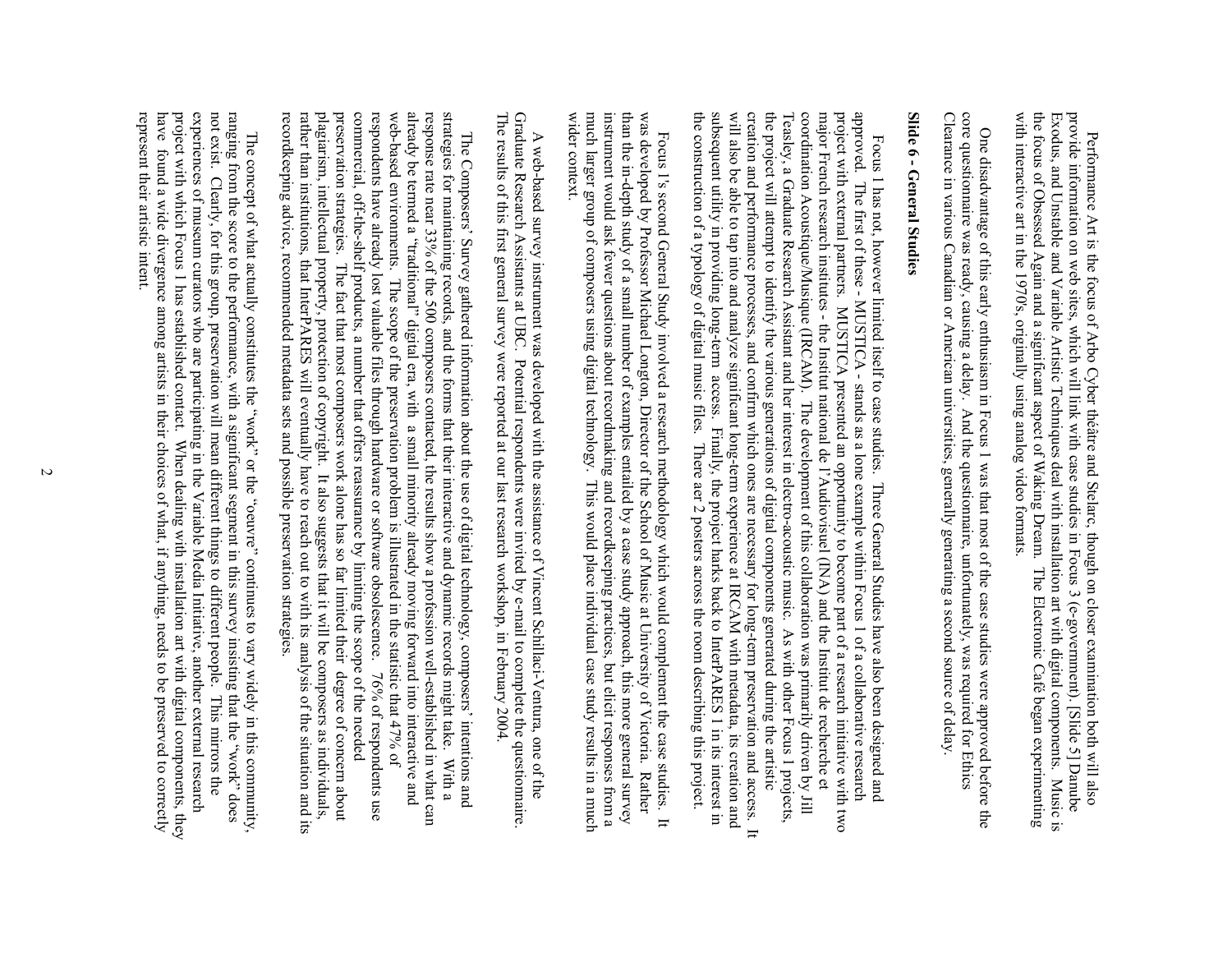exception - there is no mention of hardware dependency problems, though these have been a significant aspect of<br>the study of digital composition and performance in "Obsessed Again", in the performance piece "Waking Dream" software functionality to the software. This will not solve the problem, but it will reduce the scope of the problem to the for a preservation strategy in this field is to attempt to end this hardware dependency problem by moving the digital technology, which were first described at an InterPARES 1 symposium in 2001. where it was affecting a visual component of the work, and in Brent Lee's personal experiences as a composer using software. functionality to the software. This will not solve the problem, but it will reduce the scope of the problem to the for a preservation strategy in this field is to attempt to end this hardware dependency problem by moving the digital technology, which were first described at an InterPARES 1 symposium in 2001. One of the first suggestions where it was affecting a visual component of the work, and the study of digital composition and performance in "Obsessed Again", in the performance piece "Waking Dream" exception - there is no mention of hardware dependency problems, though these have been a significant aspect of These survey findings reflect to a large extent the findings of a number of other Focus 1 case studies, with one These survey findings reflect to a large extent the findings of a number of other Focus 1 case studies, with one in Brent Lee's personal experiences as a composer using One of the first suggestions

current state of digital technology use in the arts. In the short term, the success of the Composers' Survey has Monday [September 27], 272 photographers had completed the survey. prompted the development of a second general survey, targeting digital photographers, which has been available onindividual strengths, and that their parallel use in Focus 1 will eventually produce a more accurate picture of the Monday [September 27], 272 photographers had completed the survey. line since September 13. This was developed by Marta Braun and a researcha ssistant, Jessica Bushey. As of this line since September 13. This was developed by Marta Braun and a researcha ssistant, Jessica Bushey. As of this prompted the development of a second current state of digital technology use in the arts. In the short term, the success of the Composers' Survey has individual strengths, and that their parallel use in Focus 1 will eventually produce a more accurate picture of the I think our experiences to date suggest that both the case study approach and the general survey approach offer I think our experiences to date suggest that both the case study approach and the general survey approach offer general survey, targeting digital photographers, which has been available on-

### Slide 7 - Bibliographies **Slide 7 - Bibliographies**

headings such as authenticity, recordkeeping, preservation and others headings such as authenticity, recordkeeping, preservation and others. When IP2 started, there already existed a number of lists of bibliographical citations, grouped under a number of When IP2 started, there already existed a number of lists of bibliographical citations, grouped under a number of

Focus 1 chose to concentrate on the one dealing with Accuracy, Reliability and Authenticity, driven in part by my previous role as a member of the Authenticity Task Force in InterPARES 1, and by John Roeder's dual my previ membership in Focus 1 and in Domain 2, the working group addressing this issue. membership in Focus 1 and in Domain 2, the working group addressing this issue. my previous role as a member of the Authenticity Task Force in InterPARES 1, and by John Roeder's dual Focus 1 chose to concentrate on the one dealing with Accuracy, Reliability and Authenticity, driven in part by

sub-sorted by discipline, the articles assigned and copies of them tracked down, sometimes with great difficulty because of keywords in the titles. Before any reading could even start, the lists had to be sorted by Focus area, and bibliographical research if the early lists had not existed. These lists contained hundreds of titles each, selected mentioning the bibliographies is a procedural one. I think the group would have been more successful in its sub-sorted by discipline, the articles a because of keywords in the titles. Before any reading could even start, the lists had to be sorted by Focus area, and bibliographical research if the early lists had not existed. These lists contained hundreds of titles each, selected mentioning the bibliographies is a procedural one. I think the group would have been more successful in its John will speak later this morning, so I will not attempt any summary of what he will say. My point in John will speak later this morning, so I will not attempt any summary of what he will say. My point in ssigned and copies of them tracked down, sometimes with great difficulty.

started to yield results when Focus 1 researchers were asked to survey the literature in their own areas of expertise and summarize relevant articles and summarize relevant articles. started to yield results when Focus 1 researchers were asked to survey the literature in their own areas of expertise In the end, John and I agree that the initial lists provided little of interest. The bibliographic review process only In the end, John and I agree that the initial lists provided little of interest. The bibliographic review process only

# Slide 8 - Dissemination Activities **Slide 8 - Dissemination Activities**

increased during 2004. I discussed case study findings as part of an InterPARES 2 panel at the Association of conferences of the Association of Moving Image Archivists. Jill Teasley presented the MUSTICA project at the conference. and Vincent Schillaci-Ventura prepared material for a poster session at the Society of American Archivists Media Group of the American Institute for the Conservation of Artistic and Historic Works. Finally, Jill Teasley Canadian Archivists annual meeting, while Luciana, Howard Besser and Sally Hubbard addressed the Emerging Wedelmusic event in 2003. With the completion of a number of Focus 1 projects, conference presentations beginning of the project. Sessions designed to introduce the research were offered at both the 2002 and 2003 annual conference. and Vincent Schillaci-Ventura prepared material for a poster session at the Society of American Archivists Media Group of the American Institute Canadian Archivists annual meeting, while Luciana, Howard Besser and Sally Hubbard addressed the Emerging increased during 2004. I discussed case study findings as part of an InterPARES 2 panel at the Association of Wedelmusic event in 2003. With the completion of a number of Focus 1 projects, conference presentations conferences of the Association of Moving Image Archivists. Jill Teasley presented the MUSTICA project at the beginning of the project. Sessions designed to introduce the research were offered at both the 2002 and 2003 annual As far as Focus 1 dissemination activities are conce As far as Focus 1 dissemination activities are concerned, there have been a number of presentations since the for the Conservation of Artistic and Historic Works. Finally, Jill Teasley rned, there have been a number of presentations since the

# Slide 9- Preliminary Findings (1) **Slide 9- Preliminary Findings (1)**

to the arts. of confidence, overall similarities and differences, trends and practices, problems and potential solutions applicable February 2005 research workshop, when we will clearly have enough work completed to identify, with some degree Cyber théâtre, Horizon Zero and Altair 4, with interim reports being submitted by the Computer-based Animation<br>Studio, WGBH Boston and Danube Exodus. They will not be subjected to in-depth analysis by the group until the Obsessed Again, and Waking Dream. Three more case studies have produced final reports for this workshop - Arbo to the arts. of confidence, overall similarities and differences, trends and practices, problems and potential solutions applicable February 2005 research workshop, when we will clearly have enough work completed to identify, with some degree Studio, WGBH Boston and Danube Exodus. They will not be subjected to in-depth analysis by the group until the Cyber théâtre, Horizon Zero and Altair 4, with interim Obsessed Again, and Waking Dream. Three more case studies have produced final reports for this workshop - Arbo For Focus 1, the first completed case studies were presented at the February 2004 workshop. These were Stelarc, Fous 1, the first completed case studies were presented at the February 2004 workshop. These were Stelarc reports being submitted by the Computer-based Animation